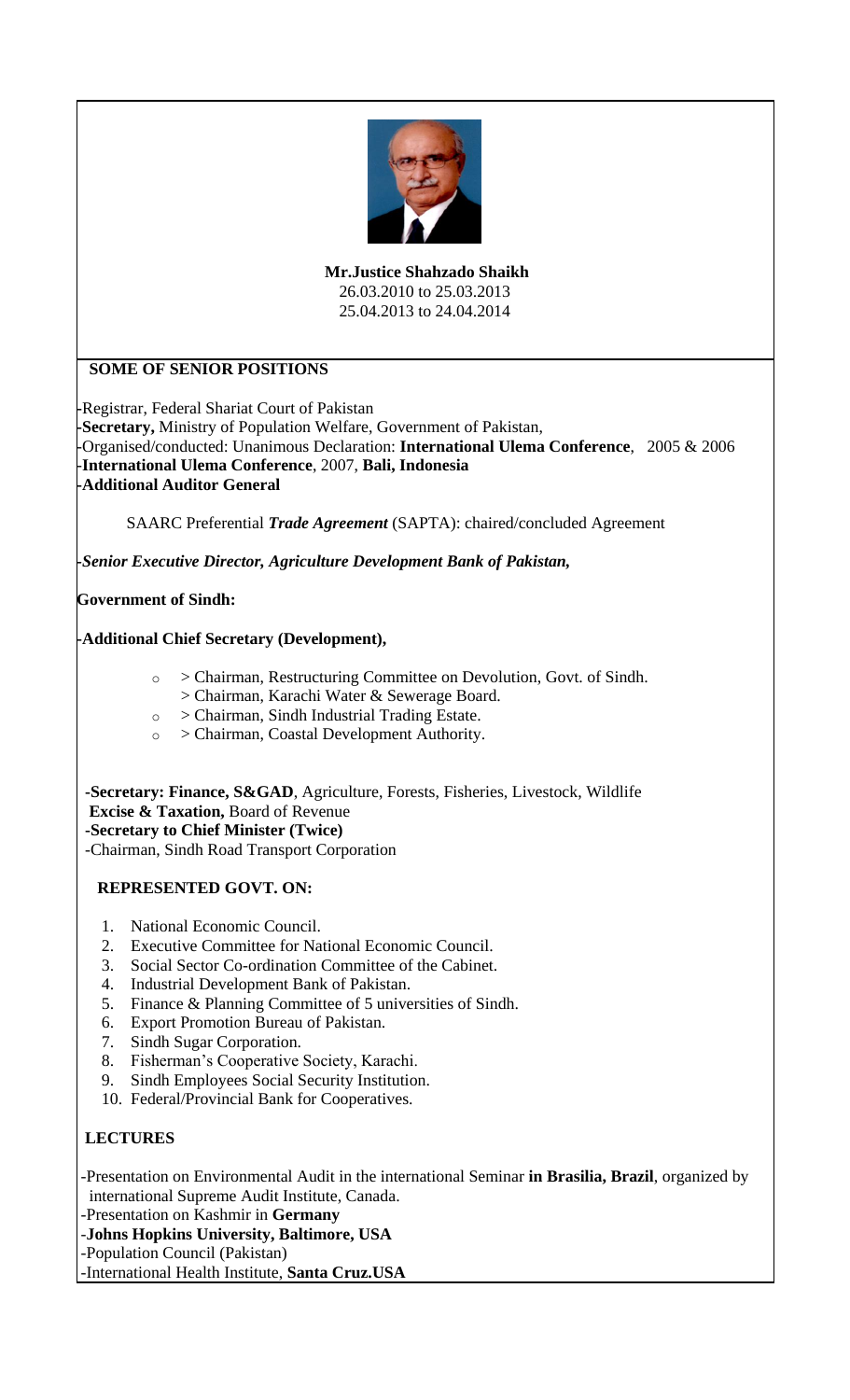-Columbia University**, New York.** -Packard Foundation; **San Francisco** -**Pakistan Staff College**, Lahore -**National Defence College**, Islamabad -**Air War College, Karachi** -**National Institutes of Public Administration**, Karachi, Quetta, Lahore -Universities, Colleges, and Media

**After Retirement:**

**Counsel/Legal Advisor:**

 **-Capital Development Authority,** Islamabad  **-Water and Power Development Authority, -Zarai Taraqiati Bank of Pakistan** *(Agriculture Development Bank of Pakistan)*  **-Federal Board of Revenue,** Government of Pakistan

## **Honorary Member:**

 -Member *Board of Governors*:  *Cadet College, Larkana Radio Pakistan, NESPAK, STEVTA.* -Member, Executive Board, *Population Association, Pakistan*

#### **BOOKS/PUBLICATIONS**

- **- Historiographic Glimpses of Federal Shariat Court of Pakistan** (Pages 305)
- **-The Gateway to the Qur'an**--*Al-Faatihah* (pages 425)
- **-The Pure Truth**--*Al-Ikhlaas*. (pages 250)

**-Know Your God** (pages 1280)

**-The Round Table**-*Issues & Perspectives* (pages 200)

**-Ad-duaa**

**-Quran aur Science** (Urdu)

**-Unto Light**

**-The Divine Dynamics -** Surah Al-Fiil (Pages 200)

**-Hikmat-e-Quran** (Compilation of Speeches on Quran Subjects form

Radio Pakistan, 2003-2009)

-Digest of Service Laws (1973-2010)

-National Logistics Policy (Thesis for Masters)

-Socio-Economic Aspects of Education Policies in Pakistan (Thesis for Postgraduate Diploma)

## **ARTICLES**

-Participatory Approaches to Poverty Allevation

-Strengthening Supreme Audit Institution for Continued Accountability

*-Enforcement of Recovery Laws* against Defaulters

-Micro-Credit-Working for the Poverty Alleviation

*-Women Rights- Human Rights*

-Population and Environment

-Politics of Shortages

-**Moon Sighting (Quranic Scientific approach)**

**-The Word of God (Kalimatullaah**)